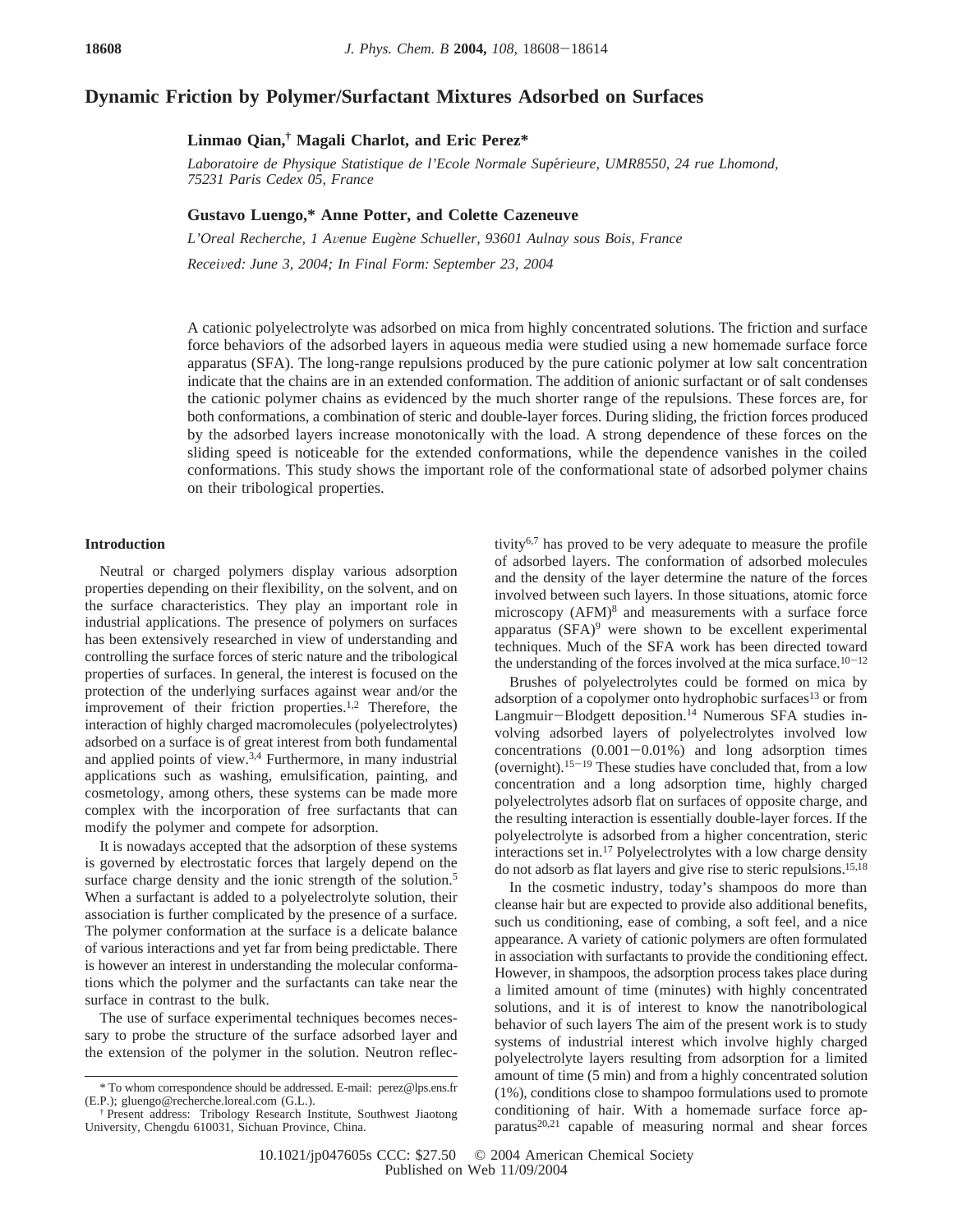

**Figure 1.** Schematic drawing of the apparatus. The lower surface is fixed to the normal force spring attached to a piezoelectric bimorph system, allowing for horizontal translation. The upper surface is attached to a stiff spring system (104 N/m). Any friction force applied to the upper surface displaces it horizontally. Its movement is measured by capacitance plates. A piezoelectric translator allows the distance between the surfaces to be changed by moving the lower surface relative to the upper one. This distance is measured by multiple-beam interferometry.

simultaneously, surface forces and friction forces were measured to understand the nanotribological properties of adsorbed layers made of a mixture of a polyelectrolyte and a surfactant. The study provides information on how the polyelectrolyte conformation can affect its dynamics under shear.

## **Materials and Methods**

The selected cationic polymer is a quaternary ammonium derivative of hydroxyethyl cellulose (HC), pure grade from Union Carbide, with a molecular weight (MW) of 400000 and a cation content of 1 mequiv/g (∼2/3 of the monomers are charged). The friction and surface force properties were studied either with the polymer alone or with the addition of an anionic surfactant, lauryl ether sulfate (TA1). Ultrapure water from an Elgastat Maxima unit with a resistivity of 18.2 MΩ/cm and a maximum level of total organic carbon of 3 ppb was used, ensuring the lowest possible level of contamination. The  $KNO<sub>3</sub>$ was Merck Suprapure. We investigated the adhesion and friction of two aqueous systems containing either 1% HC or 1% HC + 10% TA1.

**Surface Force Measurements**. All the adhesion and friction experiments were made with a homemade two-dimensional SFA that has been thoroughly described previously.<sup>20</sup> As in the now classical SFA,<sup>9</sup> the apparatus involves two curved molecularly smooth mica surfaces which are horizontal, with a curvature radius  $R \approx 2$  cm, arranged in a crossed cylinder geometry (Figure 1). The distance *D* between the surfaces is controlled by a two-stage micrometric unit and a piezotranslator.

The friction forces are measured between the two surfaces (1 and 3) of Figure 1. The upper surface (1) is attached to a system of springs and capacitance plates (2) which can measure the bidimensional friction forces with an accuracy of ∼10 *µ*N in the version of the setup which was used. The lower surface (3) is attached by means of a spring (4) (used to measure the load) to a piezoelectric bimorph system (5) that generates a bidimensional lateral movement to create friction. Strain gauges on the bimorph elements can measure lateral displacement. The bimorph system is attached to a three-stage vertical translation that controls the distance between the surfaces. The fine translation stage (not shown) consists of a piezotranslator that has a repeatability of 1 nm on a travel distance of 12  $\mu$ m. The distance *D* is measured by multiple-beam interferometry to within  $\pm 1$ -2 Å. The load, i.e., the normal force between the surfaces, is measured by the spring (4). With a spring constant  $K \approx 700$  N/m, the accuracy of the normal force determination is ∼2 *µ*N.

The mica used in the measurements is the highest quality, optically clear muscovite green mica. Ethanol of spectroscopic

grade was used in the cleaning procedures. Mica was cleaved down to  $2-5 \mu m$ , cut into pieces (0.8  $\times$  0.8 cm), put onto a back-sheet to avoid surface contamination, and silvered from the backside. Just before an experiment two equally thin mica sheets were glued, silvered side down, onto two cylinder disks in a cross configuration.

At the beginning of each experiment, to check the cleanliness of the mica surfaces and calibrate the zero distance, the micacarrying disks were brought into contact in air. Surfaces which showed a smooth, distinctive jump into adhesive contact were considered to be free of debris and other types of contamination. The fringe positions were recorded to calibrate the zero distance.

Subsequently, the two disks were taken out from the apparatus and immersed into the respective HC aqueous solution for 5 min at 20 °C. The samples were then rinsed statically for 1 min in a  $1 \text{ mM KNO}_3$  aqueous solution to remove the physical adsorption layer of HC.  $KNO<sub>3</sub>$  aqueous solution was chosen to eliminate very long range electrostatic repulsions that occur between charged surfaces across pure water. Then, the drained but still wet mica surfaces were put back into the apparatus. Finally,  $100 \mu L$  of 1 mM KNO<sub>3</sub> aqueous solution was introduced between the two surfaces and formed a meniscus. A small beaker full of water was introduced into the apparatus to reduce the evaporation of the meniscus and limit the subsequent possible changes of salt concentration.

After equilibration for 2 h, force-distance profiles were measured during approach and separation of the surfaces. Immediately after, friction force measurements were performed using a triangular voltage input signal to move the surfaces at constant speed as is common in tribological measurements. The travel distance of one cycle was 200 *µ*m, which is much larger than the size of the contact region. The highest frequency used is 1 Hz, i.e., much below the resonance frequency (50 Hz). The drift of the separation distance was often around 5 nm/min, and a correction was applied to keep track of the load. The effects of the speed and load on friction were investigated for the two systems studied. At least two separate experiments were performed and three curves per experiment obtained for each case to ensure the reproducibility of the measurements.

## **Results**

**Normal Forces**. Before any friction measurements were done, normal forces were measured as a function of distance in each experiment. This provides some information about the film structure, helps to define the conditions at which friction forces will be measured, and helps to analyze the friction behavior later on.

In a first series of experiments, HC polymer was adsorbed from an aqueous solution containing 1% HC as described above. Figure 2 shows the force-distance profiles. An exponential repulsive force starts from a separation of  $500 \pm 100$  nm with a decay length of  $83 \pm 16$  nm (circle plots). This variability of the range and decay length of the force is due to the evaporation of water from the meniscus whose salt concentration is very sensitive to the evaporation given its small volume. This effect of salt concentration will be illustrated and discussed further below with the use of high salt concentrations. Upon compression, the repulsion rises gradually, and was measured up to a value of  $F/R = 40$  mN/m, corresponding to a polymer thickness of <sup>∼</sup>6 nm (solid circle). The measured force-distance profiles, plotted on a semilogarithmic scale, appear to be linear over a distance range of 20-500 nm. No adhesion force was measured for the polymer HC. The approach and separation curves followed the same path (showing no hysteresis behavior), as shown in the Figure 2.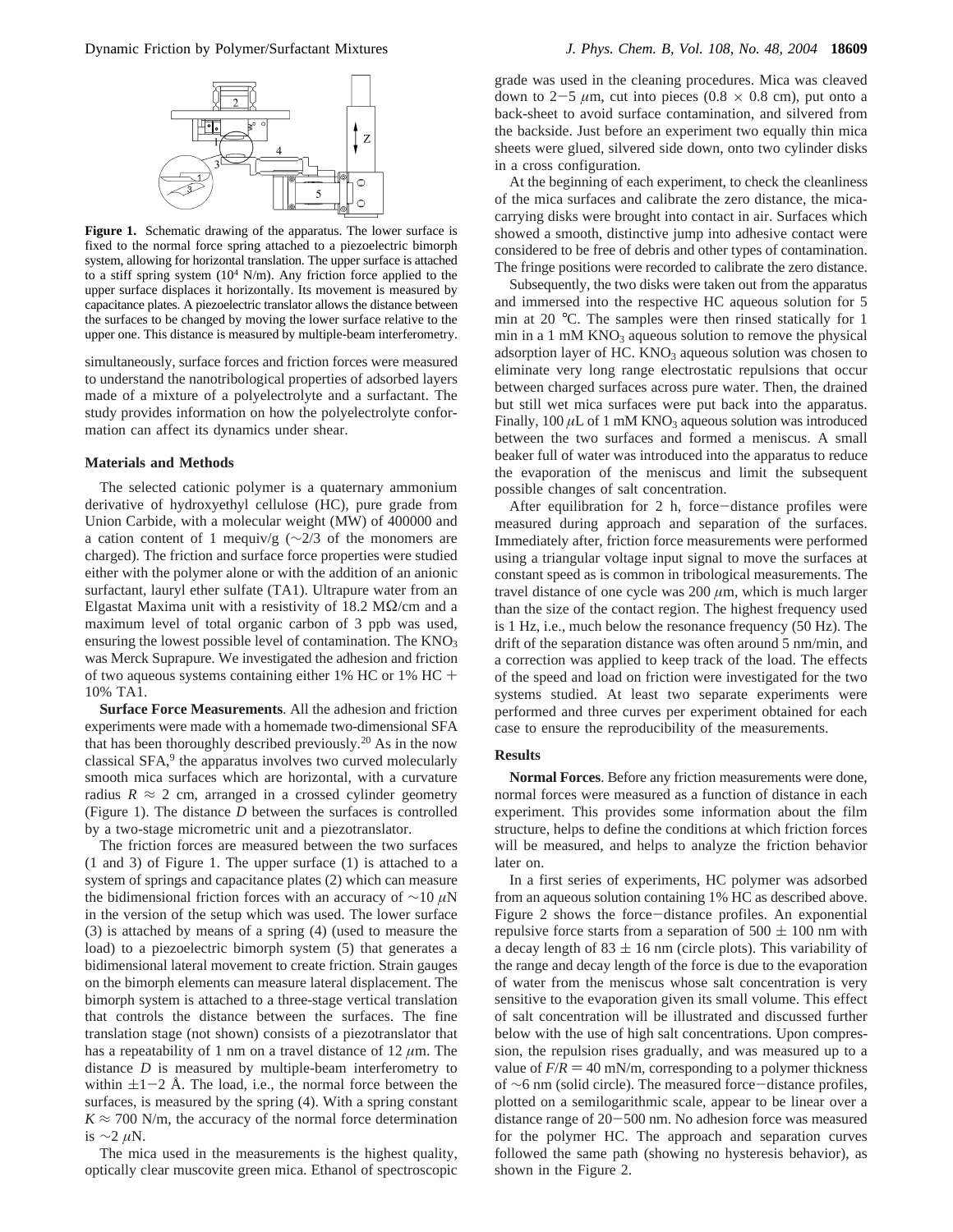

**Figure 2.** Normal forces vs distance between two surfaces coated with a layer of HC polymer (adsorbed from a 1% w/w solution) in  $10^{-3}$  M  $KNO<sub>3</sub>$  (circles) and in 37 mM  $KNO<sub>3</sub>$  (triangles).



**Figure 3.** Normal forces vs distance between two surfaces coated with an adsorbed layer of a mixture of HC polymer with anionic surfactant in  $10^{-3}$  M KNO<sub>3</sub>.

When several hours was allowed for the evaporation, the decay lengths were shorter (not shown), suggesting a condensation of the adsorbed polymer layer. To confirm this explanation, one separate experiment was done in which the HC layers were adsorbed in the same conditions, but the forces were measured in a much higher salt concentration  $(37 \text{ mM KNO}_3)$ . A large change of properties was observed as shown in Figure 2 (triangle plots). The forces extended to a much shorter range, ∼150 nm, with nonexponential variations, suggesting that the polymer layer shrunk to a smaller size. Therefore, the effect of salt is to strongly compact the polyelectrolyte molecules.

The addition of an anionic surfactant (TA1) to the polyelectrolyte in  $1 \text{ mM KNO}_3$  changed the force profile dramatically (in comparison to that of Figure 2, polyelectrolyte in 1 mM  $KNO<sub>3</sub>$ ) as can be seen in Figure 3. On approaching the surfaces, no repulsive force was detected until a distance of ∼100 nm was reached; the force-distance profile was then much steeper and still exponential with a decay length of  $12 \pm 4$  nm. It needed application of a force of about 50 mN/m to decrease the gap to  $D = 8$  nm. In contrast to the pure HC, a small hysteresis behavior was noticeable (Figure 3) between the approaching and separating branches of the curves.

Thus, the addition of the anionic surfactant considerably changed both the extent and compressibility of the adsorbed layers by condensing the charged polymer HC. No adhesion force was observed in this case.

Friction Forces. Once the force-distance profile was known, it was easy to adjust the load applied to the surfaces. The friction forces were measured for various loads and surface separations. Figure 4 shows a typical frictional trace, over the  $200 \mu m$  travel distance, for highly compressed HC layers (at 2 mN load) with about 6 nm thickness at a sliding velocity of 19 *µ*m/s. A friction force of about 200  $\mu$ N can be deduced from this trace. The



**Figure 4.** Lateral movement (triangular signal) of the lower surface as probed by the strain gauges which are glued on the piezoelectric bimorphs (scale on the right). Friction force traces (scale on the left). Because the mechanical parts cannot be aligned to better than a small fraction of a degree, $21$  some correction has to be applied to keep the same load during the lateral movement. This correction introduces some error which manifests itself as a nonhorizontal baseline as shown in the friction trace.



**Figure 5.** (a) Friction force vs load for HC in  $10^{-3}$  M KNO<sub>3</sub>. (b) Same data plotted as friction force vs sliding speed.

displacement of the lower surface probed by the strain gauges is also shown.

Various loads were applied ranging from 400 to 2000 *µ*N. The friction force measurements with HC layers in 1 mM KNO<sub>3</sub> solution over the distance range of  $6-400$  nm between the surfaces yielded the curves shown in Figure 5a. The highest load was 2000 *μ*N, because, above this value, some surface damage occurred frequently. This could be seen at first from the friction traces that showed an irreversible change of friction behavior; as the damage increased, it could be seen from the interference fringes, which revealed a deformation of the surfaces.

The friction of polymer HC in 1 mM salt concentration is highly sensitive to the sliding speed. The experimental points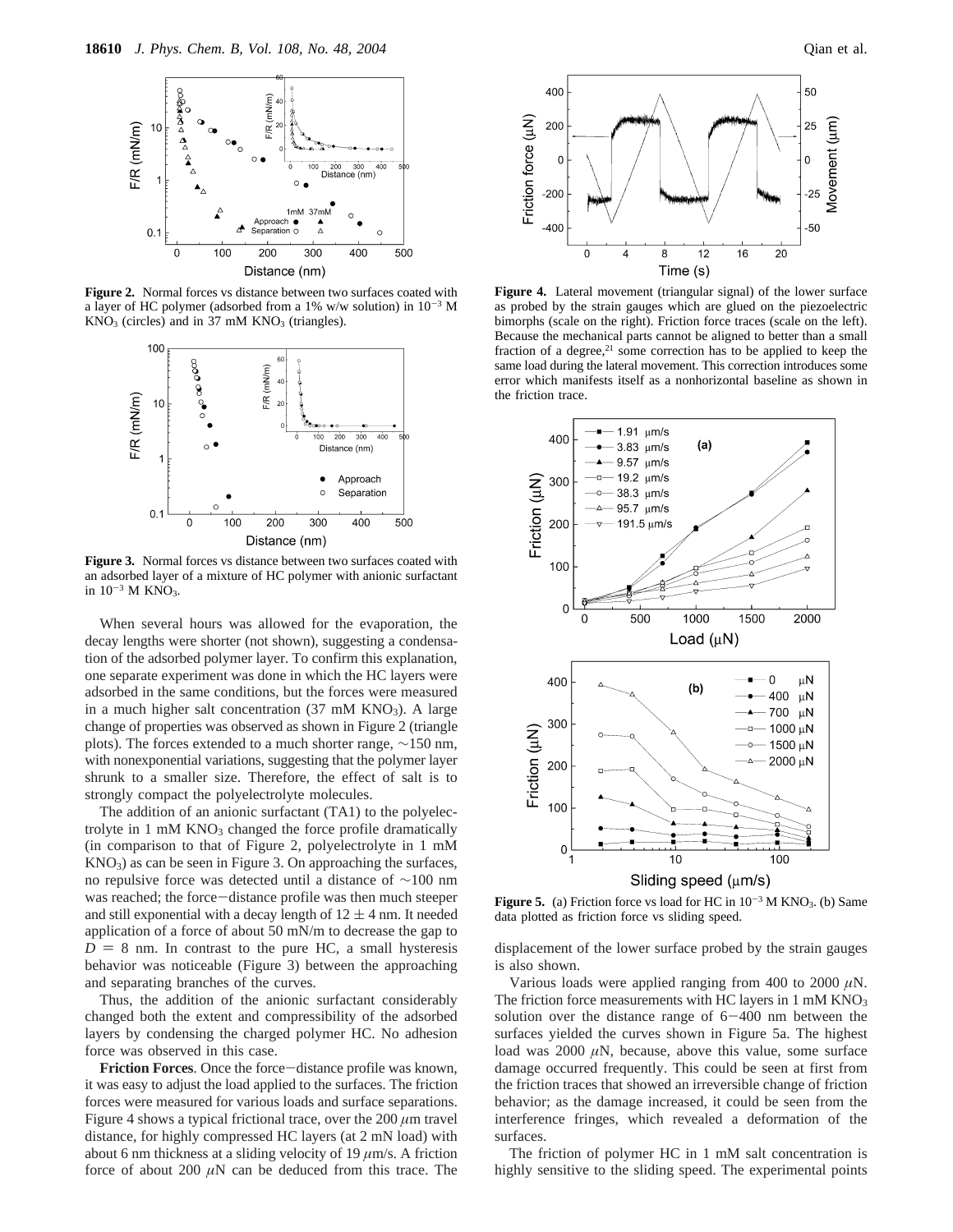

**Figure 6.** Friction force vs load for HC in  $10^{-3}$  M KNO<sub>3</sub> measured 6 h after the normal force measurements (i.e., 6 h allowed for evaporation, relative to Figure 5a).



**Figure 7.** Friction force vs speed at a load of 2 mN for HC in 1 mM KNO<sub>3</sub>, in 1 mM KNO<sub>3</sub> after 6 h of evaporation, and in  $37 \times 10^{-3}$  M KNO<sub>3</sub>.

of Figure 5a are replotted in Figure 5b as the friction force versus shear speed. They show that the friction force decreases monotonically with the logarithm of the speed. When the sliding speed increases from 1.91 to 191 *µ*m/s, the friction forces decrease by about 80%. Some variability was observed in this decrease of the friction forces with speed. This was correlated with the time allowed for water evaporation from the meniscus. When more time was allowed for evaporation, the friction force showed a smaller decrease with speed.

Figure 6 shows the friction forces measured after evaporation was allowed to proceed for 6 h. While the sliding speed increased by 100-fold, the friction forces only varied by about 15%. In a way similar to that observed with the normal forces, more time allowed for water evaporation from the meniscus means a higher salt concentration. To probe more rigorously the effect of salt concentration, one experiment was performed with a much higher salt concentration, i.e.,  $37 \text{ mM KNO}_3$ . The friction forces became almost independent of sliding speed as can be seen in Figure 7, confirming that the friction dependence on speed of this polymer was highly sensitive to salt concentration. In addition, the level of friction forces increased with salt concentration: at a load of 2 mN, the friction forces were more than twice as high in 37 mM salt compared to 1 mM salt solution (Figure 7).

In low salt concentration  $(1 \text{ mM KNO}_3)$ , adding 10% anionic surfactant TA1 to the 1% cationic polymer HC dramatically changed the friction behavior (Figure 8) compared to that of the pure 1% HC (Figure 5a). The friction force was still approximately linear with the load, but the effect of speed on friction was strongly decreased as compared to that of pure HC in 1 mM salt. At low speed  $(1.91 \mu m/s)$ , the friction force was almost similar to that with pure HC polymer. However, at high



**Figure 8.** Friction force vs load for 1% HC + 10% TA1 in  $10^{-3}$  M KNO<sub>3</sub>.



**Figure 9.** Friction force vs speed at a load of 2 mN for 1% HC in  $10^{-3}$  M KNO<sub>3</sub> and 1% HC + 10% TA1 in  $10^{-3}$  M KNO<sub>3</sub>.

**TABLE 1: Effect of the Speed on the Friction Coefficients**

| speed | $1\%$ HC $+$ | $1\%$ HC $+$<br>$1 \text{ mM KNO}_3$<br>$(\mu m/s)$ 1 mM KNO <sub>3</sub> (6 h of evaporation) 37 mM KNO <sub>3</sub> 1 mM KNO <sub>3</sub> | $1\%$ HC $+$ | $1\%$ HC $+$<br>$10\%$ TA1 + |
|-------|--------------|---------------------------------------------------------------------------------------------------------------------------------------------|--------------|------------------------------|
| 1.91  | 0.19         | 0.28                                                                                                                                        | 0.33         | 0.21                         |
| 3.83  | 0.18         | 0.33                                                                                                                                        | 0.31         | 0.20                         |
| 9.57  | 0.13         | 0.31                                                                                                                                        | 0.33         | 0.19                         |
| 19.2  | 0.09         | 0.27                                                                                                                                        | 0.31         | 0.17                         |
| 38.3  | 0.08         | 0.27                                                                                                                                        | 0.32         | 0.17                         |
| 95.7  | 0.05         | 0.26                                                                                                                                        | 0.30         | 0.16                         |
| 191.5 | 0.04         | 0.27                                                                                                                                        | 0.31         | 0.15                         |

speed, the decrease in the friction force was much smaller: when the sliding speed increased from 1.91 to 191  $\mu$ m/s (100 times), friction forces decreased by only ∼30% (see Figure 9). This shows that the anionic surfactant TA1 strongly affects the structure of the polymer layer as already observed in the normal forces.

Addition of the anionic surfactant produces effects both on the normal force-distance profile and on the friction behavior. These effects share several common features with those obtained by adding salt: the layer thickness is highly contracted and the friction becomes insensitive to the sliding speed. However, the level of friction force is higher in high salt concentration as can be seen from Figure 7. This figure shows the friction forces at a 2 mN load at various sliding speeds for 1% HC in 1 mM  $KNO<sub>3</sub>$  and 1% HC + 10% TA1 in 1 mM KNO<sub>3</sub>.

The friction forces vary approximately linearly as a function of load. One can therefore use Amonton's law to calculate a friction coefficient. The friction coefficients corresponding to the different situations are listed in Table 1. The decrease of friction coefficient for a 100-fold increase of speed is ∼80% for 1% HC in 1 mM salt, ∼13% after evaporation, 5% in 37 mM salt, and ∼28% with surfactant in 1 mM salt. The effect of the salt is to increase the level of friction and to suppress its dependence on the speed. The effect of adding the surfactant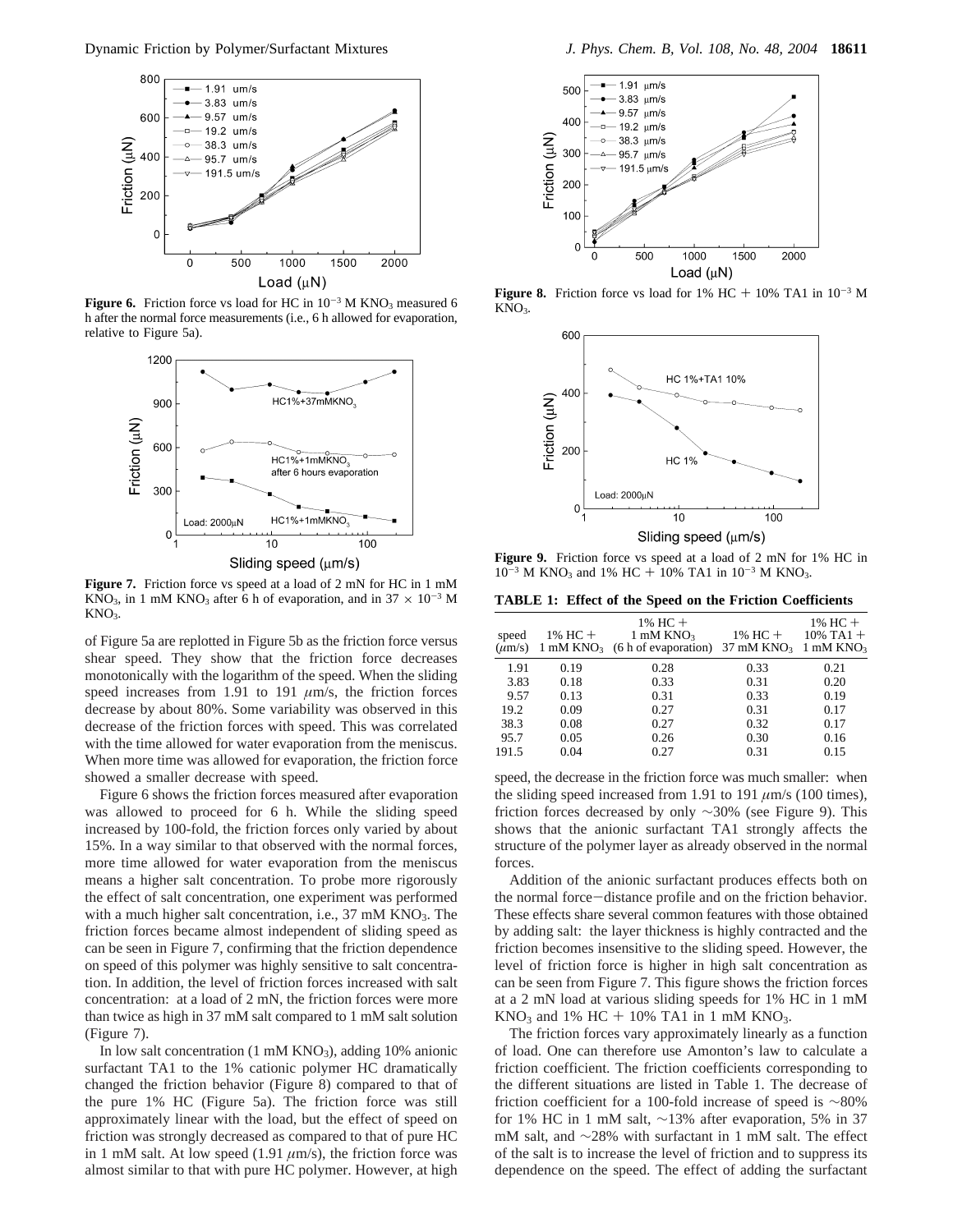does not reduce the friction coefficient but reduces the dependence on the speed. With a decrease of the friction coefficient with speed (1% HC + 1 mM salt), one should expect a stickslip behavior. However, the friction traces did not display evidence for a proper stick-slip in any of the results. In general, these polymers do not give stick-slip on hair, and that is why they are used as conditioning agents.

#### **Discussion**

The conformation of a polyelectrolyte chain in an aqueous solvent depends on several factors related to the repulsive forces between the cationic charges of the polymer.<sup>22</sup> It is well known that highly charged polyelectrolytes are in an open conformation at low salt concentration because of the electrostatic intramolecular repulsion when the distance between two successive charges is small enough. The reference distance is the Bjerrum length (the distance at which two unit charges have an interaction of ∼*k*<sub>B</sub>*T* in water is ~0.7 nm).<sup>22</sup> Conversely, in high salt concentration, the repulsion between charges is screened and thermal fluctuations tend to coil the chains.22 Here, twothirds of the HC monomers are charged, which, with a monomer length of ∼1.2 nm, results in a mean distance of ∼1.8 nm between the charges. This is longer than the Bjerrum length but sufficiently close to it, so that the polyelectrolyte conformation will be open. In the dilute regime, highly charged polyelectrolytes adsorbed on a surface are expected to have a flat conformation as was reported<sup>17,23</sup> because the cationic monomers are attracted to the negatively charged surface. The resulting surface interactions are essentially double-layer forces.17 Conversely, polyelectrolytes with low charge density do not lie flat on the surface<sup>15</sup> and result in surface forces with mainly steric repulsions. Many studies have been reported in which the layer was adsorbed from a polyelectrolyte solution of concentration on the order of 0.001%.16-<sup>19</sup> This concentration contrasts markedly with our surface force measurements in which the polymer concentration is  $2-3$  orders of magnitude higher. The consequence is that our highly charged cationic polyelectrolyte molecules do not lie flat on the negatively charged mica surface because of the competition between the adsorbing molecules and excluded volume effects between them.<sup>23-24</sup> The layer thickness is therefore higher because the chains extend into solution. In the case of HC with low salt concentration, the regime is semidilute: a simple calculation based on the size of a stretched polymer chain can give an order of magnitude of the maximum concentration of the dilute regime. With a contour length of 0.8 *µ*m (obtained from the molecular weight  $4 \times 10^5$  and the monomer size 1-1.5 nm), this concentration turns out to be on the order of  $10^{-4}\%$ . The 1% concentration used in the present experiments is at least 3 orders of magnitude larger, and the system is therefore clearly in the semidilute regime. When mixed with the surfactant, the resulting radius of gyration of the polymer  $R_g$  is estimated further below (∼25 nm) and the concentration used still corresponds to a semidilute regime. This trend to be in the semidilute regime in a wide range of low concentrations is a fairly general property of polyelectrolytes. In this regime, the polymer chains are close to each other. The present polymer concentration which is orders of magnitude above the onset of the semidilute regime explains why the adsorbed molecules do not lie flat on the surface, and why there is a long distance repulsion. This is a strong difference from the dilute regime in which the force-distance profile generally follows that of a double-layer repulsion.<sup>25</sup> Here, the experimental results have shown that surfactants and salts can have strong effects on the force-distance profiles and on the friction properties of the charged polymer.



**Figure 10.** Extension of the 0.8  $\mu$ m long polyelectrolyte chains in three cases:  $250 \text{ nm}$  for the pure polymer in 1 mM KNO<sub>3</sub>, 75 nm for the polymer in 37 mM KNO<sub>3</sub>, 50 nm for 1% HC + 10% TA1 in  $10^{-3}$ M KNO<sub>3</sub>.

**Normal Forces**. For the pure cationic polymer 1% HC at low salt concentration, the molecule is expected to be extended with a large size (Figure 10). This is illustrated in the normal force-distance profiles by a very long range of the repulsive force of ∼500 nm (Figure 2). The forces vary exponentially with distance with a decay length of ∼80 nm. This is nearly an order of magnitude larger than the Debye length corresponding to the 1 mM  $KNO<sub>3</sub>$  solution (9.6 nm). Therefore, the forces can only be a mixture of steric and double-layer repulsions. The distance range of the force (∼0.5 *µ*m) is on the order of the length of the chain molecule, showing that the molecules are in a fairly extended conformation. When the salt concentration is higher (37 mM), the range of the repulsion is strongly reduced (Figure 2) and the layer is compacted to ∼20 nm at a much lower force (5 mN/m) than in low salt concentration (20 mN/m). However, the force-distance profile displays a large difference from the double-layer forces corresponding to 37 mM salt concentration (which would have a decay length of ∼1.5 nm). Here also, the repulsion results from a mixture of steric and double-layer forces. The range of the force (∼150 nm) indicates that the HC polymer extends less in the solution in agreement with ref 14. All of this shows that the chains are in a different conformation at high salt concentration: they are coiled because of the screening of intramolecular repulsions. The addition of 10% anionic surfactant into the cationic polymer solution changes considerably the normal force curves for 1 mM KNO<sub>3</sub>. Because the anionic charges of the surfactant reduce the repulsion between the cationic charges of the polymer molecules, the latter will be condensed and have a small size (Figure 10). This is illustrated in Figure 3 by the short range (100 nm) of the repulsive force. It is consistent with another study of mixtures of polyelectrolytes with surfactants having opposite charge in which a collapse of the chains was induced by the introduction of the surfactant.<sup>26</sup> This behavior is fairly similar to the effect of adding salt. Therefore, the addition of surfactant of opposite charge shares, with the addition of salt, the feature of condensing the polymer layer by screening the charges or by neutralizing them.

The normal forces are clearly dominated by steric interactions. A first examination of them shows that they have a longer range in low salt concentration than in a high one or with added surfactant. This is not surprising because the polyelectrolyte is supposed to be in a relatively extended conformation in low salt concentration while it is in a more condensed one when the repulsions between the charges are screened by ions in a more concentrated salt solution, or by the surfactant. In the case of end-grafted polymers on a surface in the mushroom regime, the interaction is expected to vary as  $exp(-D/R<sub>g</sub>)$ , where *D* is the distance and  $R<sub>g</sub>$  the radius of gyration of the polymer. Although the polymer is adsorbed instead of grafted, it is interesting to analyze the forces relative to the radii of gyration  $R_{g}$  or to the mean end-to-end distance  $R_{F}$  of this polyelectrolyte, considering that the polymer remains confined during the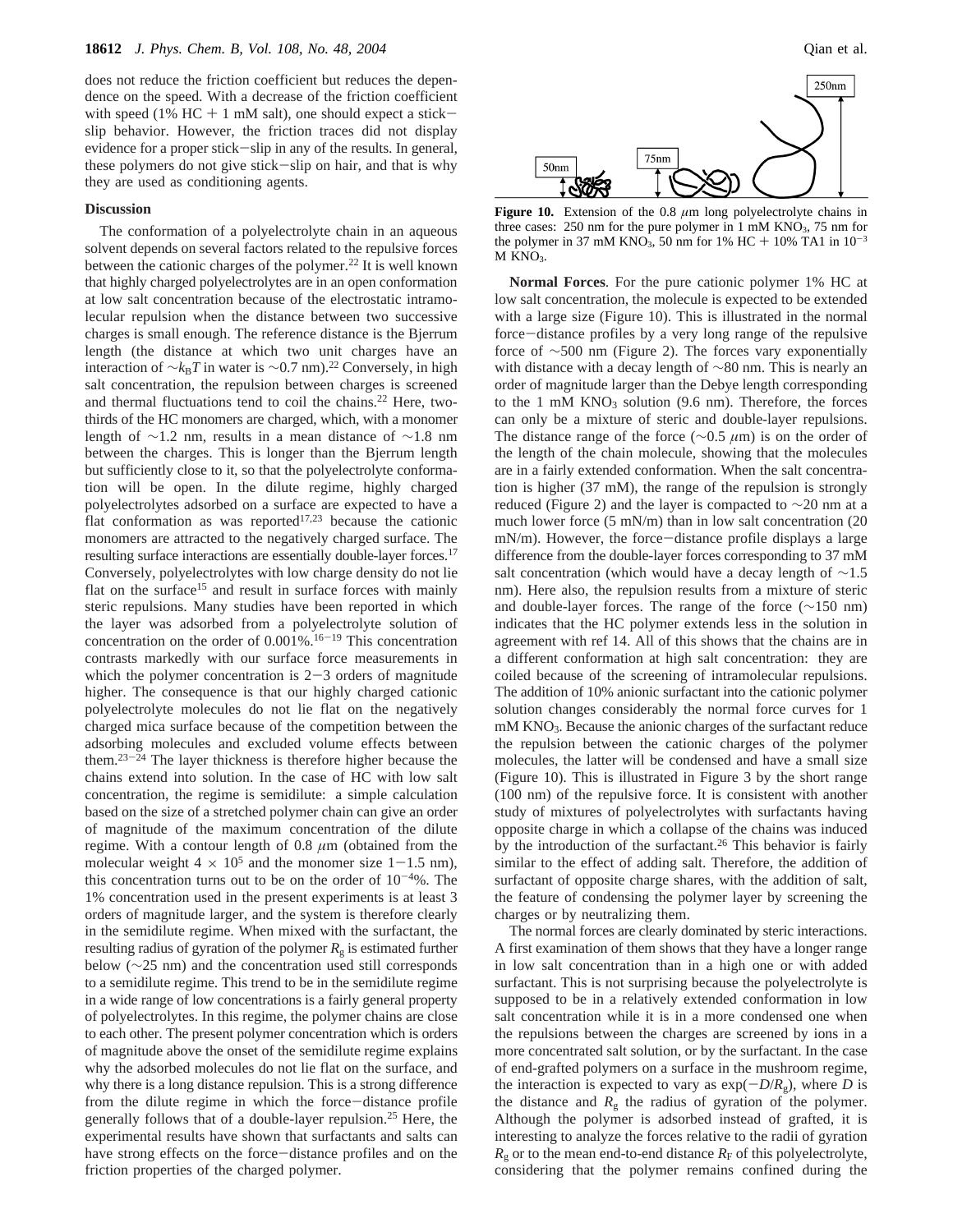experiments. It should also be noted that the theory for polyelectrolytes is far less developed than that for neutral polymers and that one is therefore limited to very crude estimates. An estimate of  $R_g$  and  $R_F$  of the polymer can be made using equations given in ref 24. For a weakly charged polyelectrolyte (or a polyelectrolyte in which the charges are strongly screened), the mean end-to-end distance is given by  $R_F =$  $(l_{\text{eff}}d)^{0.2}L^{0.6}$ , where  $l_{\text{eff}}$  is the persistence length (∼1.3 nm), *d* the chain diameter (1 nm), and *L* the contour length (0.8  $\mu$ m). This leads to an  $R_F$  of about 58 nm. Other sources state that<sup>27</sup>  $R_F = 0.1M^{0.5}$  nm for cellulose derivative polymers in water, which gives a value of 63 nm in good agreement with the above estimate. These polyelectrolytes can be considered as Gaussian chains<sup>24</sup> whose  $R_g$  is related to  $R_F$  by  $R_g = R_F/6^{1/2}$ .<sup>28</sup> This gives  $R_g \approx 25$  nm. It is of interest to compare the range of the forces  $R_{\rm g} \approx 25$  nm. It is of interest to compare the range of the forces to 2R<sub>F</sub>. The values obtained (150 nm for 1% HC in 37 mM salt and 100 nm for 1% HC  $+$  10% TA in 1 mM salt) are close to  $2R_F$ . When the surfactant is added (1% HC + 10% TA), the decay length of the interactions (12 nm) is not close to the  $R_g$ value. In the case of the pure polymer in low salt concentration,  $R_F$  is estimated in a different way. For a highly charged polyelectrolyte, ref 24 proposes  $R_F = (l_{eff}L)^{0.5}$ . Skolnick et al.<sup>29</sup> and Schneider et al.30 obtain persistence lengths for a similar type of polymer (carboxylmethyl cellulose with similar molecular weight and salt concentrations) which, for a 1 mM salt concentration, correspond to ~46 nm. This gives  $R_F \approx 0.19$  $\mu$ m and  $R_g \approx 78$  nm. The value of  $2R_F$  is close to the range of the forces (0.5  $\mu$ m). Interestingly, the  $R_g$  value is close to the decay length (83 nm). Although we have adsorbed layers and not end-grafted polymers, the similarities observed between these parameters are interesting.

Therefore, our experiments contrast most studies made with polymers adsorbed from a low concentration in which either the charge density is high and the polymer is adsorbed flat on the surfaces or the charge density is low and the adsorbed polymer has some extension in the bulk solution.15-<sup>19</sup> Here, it extends considerably in solution. Our findings agree with ref 17 in which an increase of polyelectrolyte concentration leads to the apparition of steric forces.

**Friction Forces**. The friction traces (Figure 4) show a first increase of the friction force over a distance of 30 *µ*m, after which it reaches a constant value similarly to that in ref 31. The confinement has a strong effect on viscosity: the bulk shear viscosity of 1% HC concentration is very low and almost independent of the shear rate: 0.04 Pa·s.<sup>32</sup> The measured friction forces *F* can be used to calculate the effective viscosity by using the equation  $\eta = FD/Av$ . Here, *D* is the film thickness, *A* is the contact area, and  $v$  is the shear speed. The effective viscosity is plotted as a function of shear rate (defined as  $v/D$ ) in Figure 11.

This shows that the confinement increases the viscosity by several orders of magnitude, in agreement with the results from refs 33 and 34. The increase of viscosity with confinement is likely to result from enhancement of the interpenetration of the chains from one surface to the other. At 1 mM salt concentration, the friction force is spectacularly sensitive to the sliding speed. As the chains have an extended conformation, they are likely to orient themselves along the shear direction. By doing this, they reduce their interpenetration and therefore the friction force. The decrease of the friction force with speed contrasts markedly with the observations of ref 18 in which an increase of the friction force with the scan rate (and therefore the speed) was observed. However, a comparison is difficult because the polyelectrolyte layers of this reference were adsorbed from a



Figure 11. Effective viscosity vs shear rate for 1% HC in  $10^{-3}$  M KNO<sub>3</sub> and 1% HC + 10% TA1 in  $10^{-3}$  M KNO<sub>3</sub>.

very low concentration solution (20 ppm) and the friction forces were measured in the polymer solution. The uncoiled conformation of the molecules in the present case contrasts with the coiled conformation of the molecules  $(1\% \text{ HC} + 10\% \text{ TA})$ , which should be much less sensitive to shear speed. It is indeed observed that, at high salt concentrations, i.e., when the molecules are coiled, the dependence of the friction force on the speed has almost disappeared (Figure 7). Therefore, the strong correlation between the salt concentration, the distance range of the normal force, and the speed dependence of the friction forces together provide a consistent picture of the layer structure and properties: extended conformations produce friction forces highly dependent on speed, in contrast to coiled conformations.

The effect of adding surfactant is qualitatively similar to that of adding salt: the dependence of friction force on the sliding speed decreases (by 30%), but it does not disappear as is the case with salt addition. The normal forces also show features similar to those obtained by adding salt: the range of forces is strongly decreased. The origin of the difference between friction forces with the surfactant and at high salt concentration is not clear. A possible explanation would be that the surfactant, because of its mobility, acts as a lubricant on the polymer chains. Altogether, the strong correlation between the polyelectrolyte conformation, stretched or coiled, produced by salt or surfactant, and the speed dependence of the friction forces gives a very consistent picture of the tribological properties of charged polymers.

The decrease of the friction forces observed with a speed increase of two decades leaves a question open regarding the speed at which the friction is the maximum. At ultralow speeds, the friction forces are known to increase with speed: ref 35 states that a low friction force at ultralow speeds must be a general effect because the chains have the time to relax their stress by spontaneous conformational change. It should therefore be expected that lower sliding speeds should have revealed a maximum in the friction forces. In this case, the rate of evaporation of water unfortunately did not allow these ultralow speeds to be used.

#### **Conclusion**

When adsorbed from a highly concentrated solution, polyelectrolytes on mica surfaces having opposite charge produce thick adsorbed layers in which the polymer at the surface is not in a flat conformation. At low salt concentration, the layers produce very long range repulsive forces because polymer molecules are in an extended conformation. These repulsions result from a mixture of steric and double-layer forces. At high